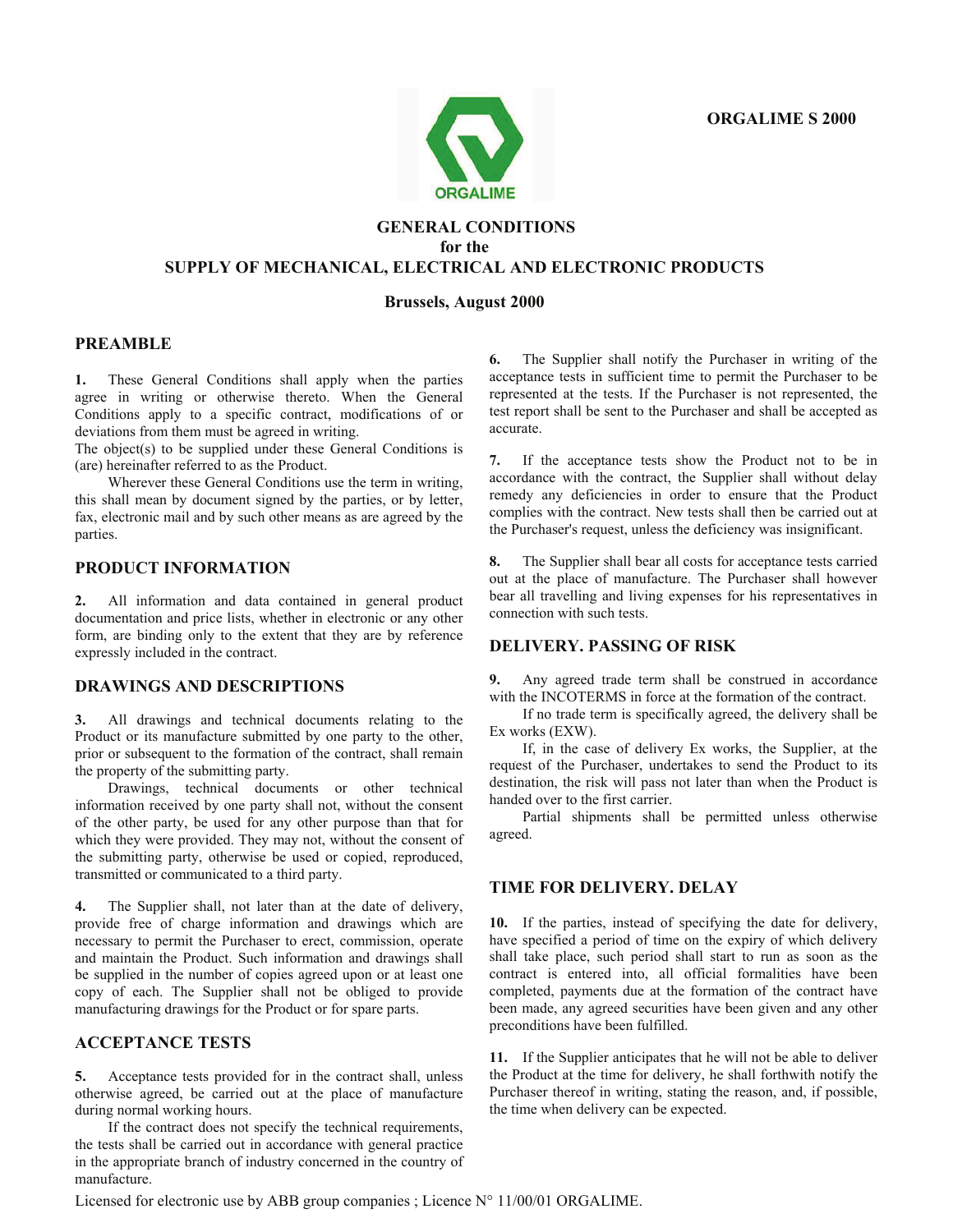If the Supplier fails to give such notice, the Purchaser shall be entitled to compensation for any additional costs which he incurs and which he could have avoided had he received such notice.

**12.** If delay in delivery is caused by any of the circumstances mentioned in Clause 39 or by an act or omission on the part of the Purchaser, including suspension under Clauses 20 or 42, the time for delivery shall be extended by a period which is reasonable having regard to all the circumstances in the case. This provision applies regardless of whether the reason for the delay occurs before or after the agreed time for delivery.

**13.** If the Product is not delivered at the time for delivery (as defined in Clauses 10 and 12), the Purchaser is entitled to liquidated damages from the date on which delivery should have taken place.

The liquidated damages shall be payable at a rate of 0.5 per cent of the purchase price for each completed week of delay. The liquidated damages shall not exceed 7.5 per cent of the purchase price.

If only part of the Product is delayed, the liquidated damages shall be calculated on that part of the purchase price which is attributable to such part of the Product as cannot in consequence of the delay be used as intended by the parties.

The liquidated damages become due at the Purchaser's demand in writing but not before delivery has been completed or the contract is terminated under Clause 14.

The Purchaser shall forfeit his right to liquidated damages if he has not lodged a claim in writing for such damages within six months after the time when delivery should have taken place.

**14.** If the delay in delivery is such that the Purchaser is entitled to maximum liquidated damages under Clause 13 and if the Product is still not delivered, the Purchaser may in writing demand delivery within a final reasonable period which shall not be less than one week.

If the Supplier does not deliver within such final period and this is not due to any circumstance for which the Purchaser is responsible, then the Purchaser may by notice in writing to the Supplier terminate the contract in respect of such part of the Product as cannot in consequence of the Supplier's failure to deliver be used as intended by the parties.

If the Purchaser terminates the contract he shall be entitled to compensation for the loss he has suffered as a result of the Supplier's delay. The total compensation, including the liquidated damages which are payable under Clause 13, shall not exceed 15 per cent of that part of the purchase price which is attributable to the part of the Product in respect of which the contract is terminated.

The Purchaser shall also have the right to terminate the contract by notice in writing to the Supplier, if it is clear from the circumstances that there will occur a delay in delivery which, under Clause 13 would entitle the Purchaser to maximum liquidated damages.

In case of termination on this ground, the Purchaser shall be entitled to maximum liquidated damages and compensation under the third paragraph of this Clause 14.

**15.** Liquidated damages under Clause 13 and termination of the contract with limited compensation under Clause 14 are the only remedies available to the Purchaser in case of delay on the part of the Supplier. All other claims against the Supplier based on such delay shall be excluded, except where the Supplier has been guilty of gross negligence.

In these General Conditions gross negligence shall mean an act or omission implying either a failure to pay due regard to serious consequences, which a conscientious supplier would normally foresee as likely to ensue, or a deliberate disregard of the consequences of such act or omission.

**16.** If the Purchaser anticipates that he will be unable to accept delivery of the Product at the delivery time, he shall forthwith notify the Supplier in writing thereof, stating the reason and, if possible, the time when he will be able to accept delivery.

If the Purchaser fails to accept delivery at the delivery time, he shall nevertheless pay any part of the purchase price which becomes due on delivery, as if delivery had taken place. The Supplier shall arrange for storage of the Product at the risk and expense of the Purchaser. The Supplier shall also, if the Purchaser so requires, insure the Product at the Purchaser's expense.

**17.** Unless the Purchaser's failure to accept delivery is due to any such circumstance as mentioned in Clause 39, the Supplier may by notice in writing require the Purchaser to accept delivery within a final reasonable period.

If, for any reason for which the Supplier is not responsible, the Purchaser fails to accept delivery within such period, the Supplier may by notice in writing terminate the contract in whole or in part. The Supplier shall then be entitled to compensation for the loss he has suffered by reason of the Purchaser's default. The compensation shall not exceed that part of the purchase price which is attributable to that part of the Product in respect of which the contract is terminated.

### **PAYMENT**

**18.** Unless otherwise agreed, the purchase price shall be paid with one third at the formation of the contract and one third when the Supplier notifies the Purchaser that the Product, or the essential part of it, is ready for delivery. Final payment shall be made when the Product is delivered.

Payments shall be made within 30 days of the date of the invoice.

**19.** Whatever the means of payment used, payment shall not be deemed to have been effected before the Supplier's account has been fully and irrevocably credited.

**20.** If the Purchaser fails to pay by the stipulated date, the Supplier shall be entitled to interest from the day on which payment was due. The rate of interest shall be as agreed between the parties. If the parties fail to agree on the rate of interest, it shall be 8 percentage points above the rate of the main refinancing facility of the European Central Bank in force on the due date of payment.

In case of late payment the Supplier may, after having notified the Purchaser in writing, suspend his performance of the contract until he receives payment.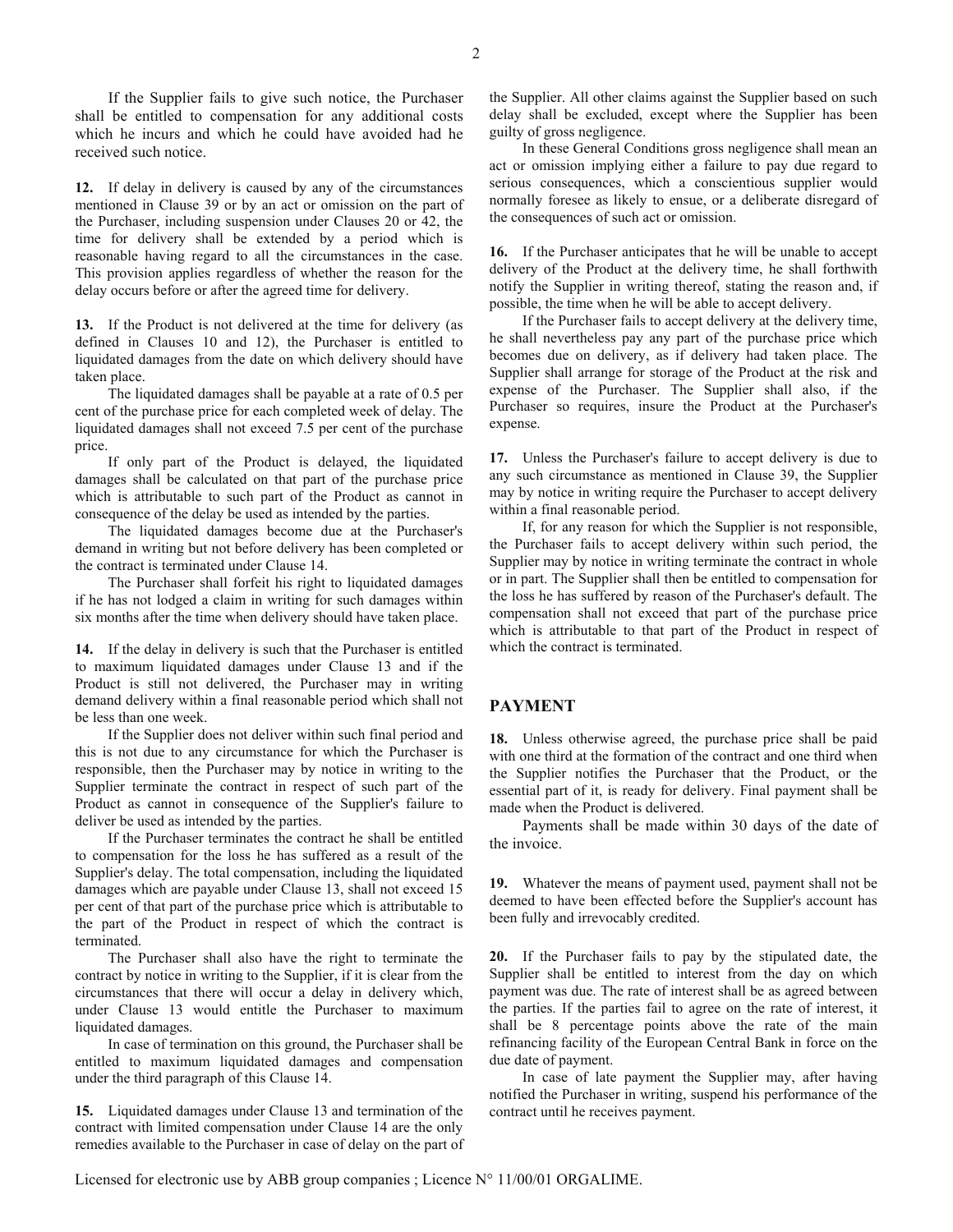If the Purchaser has not paid the amount due within three months the Supplier shall be entitled to terminate the contract by notice in writing to the Purchaser and to claim compensation for the loss he has incurred. The compensation shall not exceed the agreed purchase price.

#### **RETENTION OF TITLE**

**21.** The Product shall remain the property of the Supplier until paid for in full to the extent that such retention of title is valid under the applicable law.

The Purchaser shall at the request of the Supplier assist him in taking any measures necessary to protect the Supplier's title to the Product in the country concerned.

The retention of title shall not affect the passing of risk under Clause 9.

### **LIABILITY FOR DEFECTS**

**22.** Pursuant to the provisions of Clauses 23-37 inclusive, the Supplier shall remedy any defect or nonconformity (hereinafter termed defect(s)) resulting from faulty design, materials or workmanship.

**23.** The Supplier's liability is limited to defects which appear within a period of one year from delivery. If the daily use of the Product exceeds that which is agreed, this period shall be reduced proportionately.

**24.** When a defect in a part of the Product has been remedied, the Supplier shall be liable for defects in the repaired or replaced part under the same terms and conditions as those applicable to the original Product for a period of one year. For the remaining parts of the Product the period mentioned in Clause 23 shall be extended only by a period equal to the period during which the Product has been out of operation as a result of the defect.

**25.** The Purchaser shall without undue delay notify the Supplier in writing of any defect which appears. Such notice shall under no circumstance be given later than two weeks after the expiry of the period given in Clause 23.

The notice shall contain a description of the defect.

If the Purchaser fails to notify the Supplier in writing of a defect within the time limits set forth in the first paragraph of this Clause, he loses his right to have the defect remedied.

Where the defect is such that it may cause damage, the Purchaser shall immediately inform the Supplier in writing. The Purchaser shall bear the risk of damage resulting from his failure so to notify.

**26.** On receipt of the notice under Clause 25 the Supplier shall remedy the defect without undue delay and at his own cost as stipulated in Clauses 22-37 inclusive.

Repair shall be carried out at the place where the Product is located unless the Supplier deems it appropriate that the defective part or the Product is returned to him for repair or replacement.

The Supplier is obliged to carry out dismantling and reinstallation of the part if this requires special knowledge. If such special knowledge is not required, the Supplier has fulfilled his obligations in respect of the defect when he delivers to the Purchaser a duly repaired or replaced part.

**27.** If the Purchaser has given such notice as mentioned in Clause 25 and no defect is found for which the Supplier is liable, the Supplier shall be entitled to compensation for the costs he has incurred as a result of the notice.

**28.** The Purchaser shall at his own expense arrange for any dismantling and reassembly of equipment other than the Product, to the extent that this is necessary to remedy the defect.

**29.** Unless otherwise agreed, necessary transport of the Product and/or parts thereof to and from the Supplier in connection with the remedying of defects for which the Supplier is liable shall be at the risk and expense of the Supplier. The Purchaser shall follow the Supplier's instructions regarding such transport.

**30.** Unless otherwise agreed, the Purchaser shall bear any additional costs which the Supplier incurs for repair, dismantling, installation and transport as a result of the Product being located in a place other than the destination stated in the contract or - if no destination is stated - the place of delivery.

**31.** Defective parts which have been replaced shall be made available to the Supplier and shall be his property.

**32.** If, within a reasonable time, the Supplier does not fulfil his obligations under Clause 26, the Purchaser may by notice in writing fix a final time for completion of the Supplier's obligations.

If the Supplier fails to fulfil his obligations within such final time, the Purchaser may himself undertake or employ a third party to undertake necessary remedial works at the risk and expense of the Supplier.

Where successful remedial works have been undertaken by the Purchaser or a third party, reimbursement by the Supplier of reasonable costs incurred by the Purchaser shall be in full settlement of the Supplier's liabilities for the said defect.

**33.** Where the defect has not been successfully remedied, as stipulated under Clause 32,

a) the Purchaser is entitled to a reduction of the purchase price in proportion to the reduced value of the Product, provided that under no circumstance shall such reduction exceed 15 per cent of the purchase price, or

b) where the defect is so substantial as to significantly deprive the Purchaser of the benefit of the contract, the Purchaser may terminate the contract by notice in writing to the Supplier. The Purchaser is then entitled to compensation for the loss he has suffered up to a maximum of 15 per cent of the purchase price.

**34.** The Supplier is not liable for defects arising out of materials provided, or a design stipulated or specified by the Purchaser.

**35.** The Supplier is liable only for defects which appear under the conditions of operation provided for in the contract and under proper use of the Product.

Licensed for electronic use by ABB group companies ; Licence N° 11/00/01 ORGALIME.